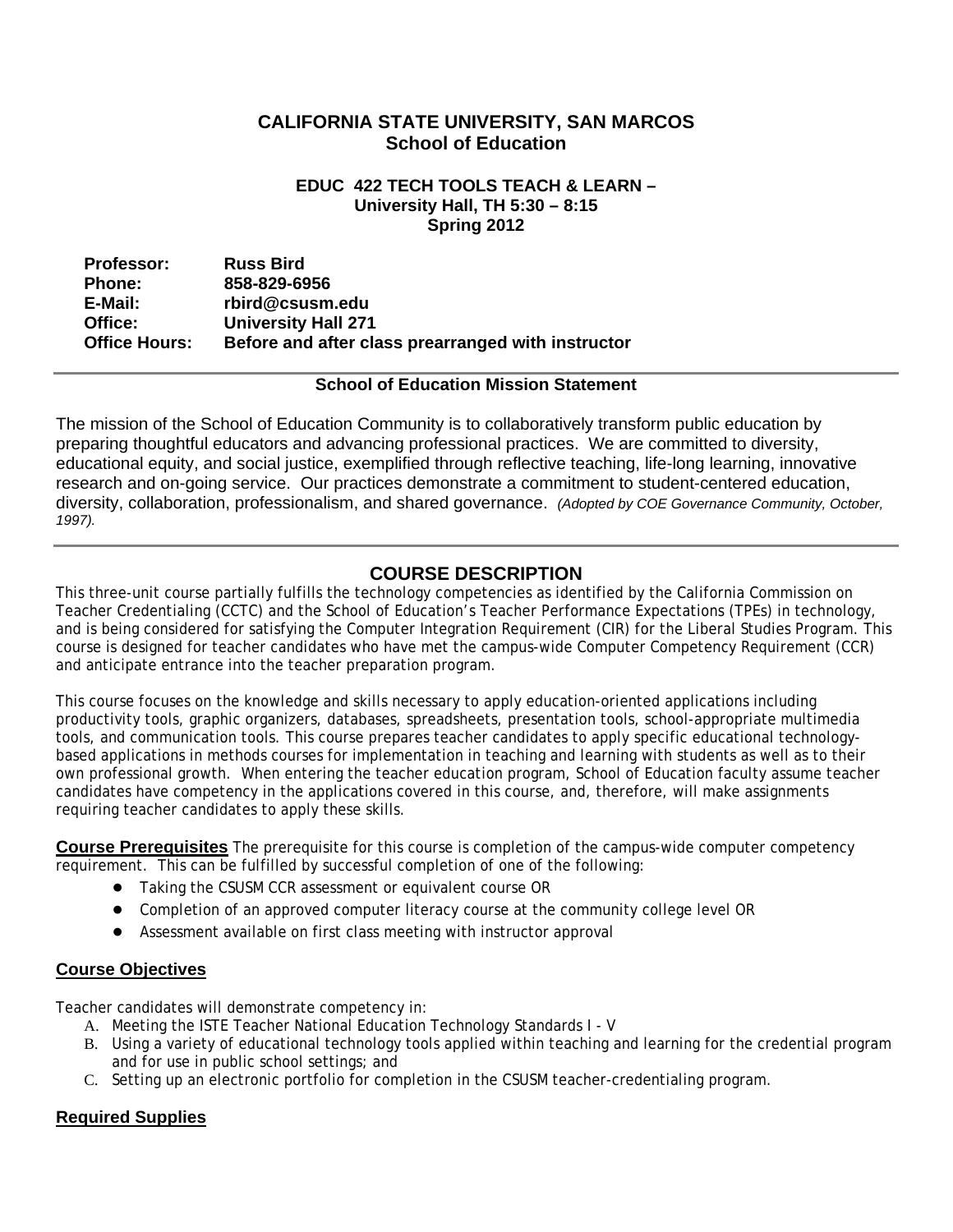NOTE: It is not necessary to purchase the educational software, as much of the specific software titles are available on the Web in demo-version and/or available on campus.

- A. ISTE Online Student Membership: (\$39.00). Must be purchased by 2<sup>nd</sup> class meeting.
- B. Task Stream Registration: http://www.taskstream.com (\$25 \$129) Register by  $2^{nd}$  class.
- C. USB storage device (4 gig or larger) or other storage solution: Due beginning of Week 2.
- D. Use of campus email account and Cougar Course for course communication (provided free)
- E. Usb headset with microphone

### **Authorization to Teach English Learners**

This credential program has been specifically designed to prepare teachers for the diversity of languages often encountered in California public school classrooms. The authorization to teach English learners is met through the infusion of content and experiences within the credential program, as well as additional coursework. Students successfully completing this program receive a credential with authorization to teach English learners. *(Approved by CCTC in SB 2042 Program Standards, August 02)* 

# **STUDENT LEARNING OUTCOMES**

This course is designed to help teachers seeking the Multiple and Single Subjects Credential to develop the skills, knowledge, and attitudes necessary to assist schools and districts in implementing an effective program for all students. The successful candidate will be able to merge theory and practice in order to realize a comprehensive and extensive educational program for all students. The following TPEs are addressed in this course:

● CSUSM Local TPE 14 - Technology (Educational Technology): This is based on ISTE NETS: see below

Teaching Performance Expectation (TPE 14) is based on ISTE NETS for teachers 2008 (See Nets for Teachers for detailed information).

- 1. Facilitate and Inspire Student Learning and Creativity
- 2. Design and Develop Digital-Age Learning Experiences and Assessments
- 3. Model Digital-Age Work and Learning
- 4. Promote and Model Digital Citizenship and Responsibility
- 5. Engage in Professional Growth and Leadership

#### **California Commission on Teacher Credentialing**

○ Multiple and Single Subject Program Standard 13: Preparation to Teach Special Populations (Students with Special Needs) in the General Education Classroom

○ Preliminary Education Specialist Program Design Standard 6: Using Educational and Assistive Technology

#### **School of Education Attendance Policy**

 should contact the instructor as soon as possible. *(Adopted by the COE Governance Community, December, 1997).* Due to the dynamic and interactive nature of courses in the School of Education, all students are expected to attend all classes and participate actively. At a minimum, students must attend more than 80% of class time, or s/he may not receive a passing grade for the course at the discretion of the instructor. Individual instructors may adopt more stringent attendance requirements. Should the student have extenuating circumstances, s/he

#### **Students with Disabilities Requiring Reasonable Accommodations**

Students with disabilities who require reasonable accommodations must be approved for services by providing appropriate and recent documentation to the Office of Disable Student Services (DSS). This office is located in Craven Hall 4300, and can be contacted by phone at (760) 750-4905, or TTY (760) 750-4909. Students authorized by DSS to receive reasonable accommodations should meet with their instructor during office hours or, in order to ensure confidentiality, in a more private setting.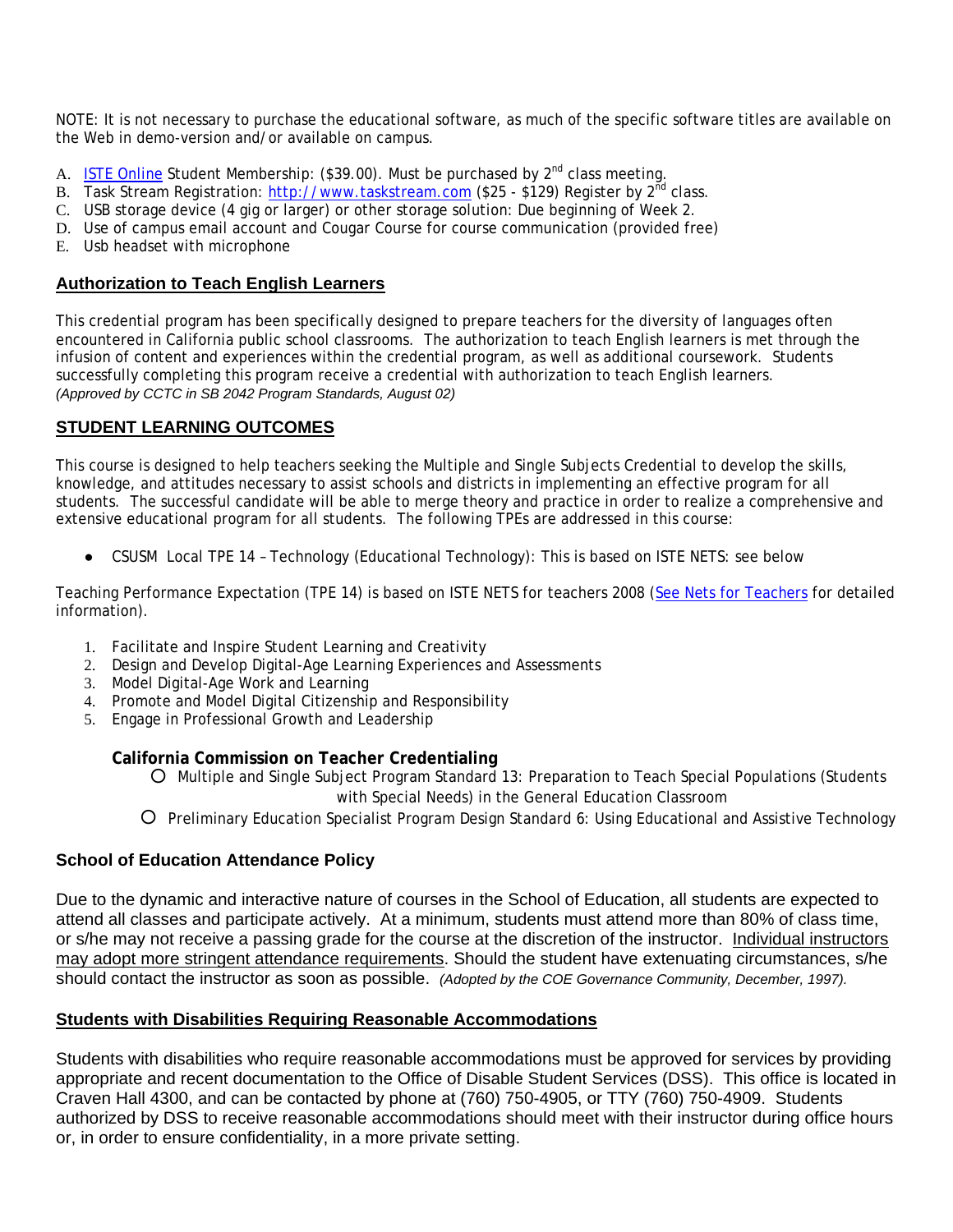## **Course Requirements**

Completion of all assignments listed in the course agenda/schedule according to the instructions

## **Grading Standards**

Grades are calculated in Moodle. You will be able to track what your grade is at any particular time in the class. The total amount of points possible for the class is approximately 100. So the point value assignment to each assignment corresponds to the percent of the grade it is worth in the class. For example the Final Taskstream assignment is worth 25 points, thus 25% of the overall class grade. Late work is accepted but penalized.

#### **All University Writing Requirement**

The university writing requirement of 2500 words will be fulfilled through the taskstream and journal writing assignments

## **CSUSM Academic Honesty Policy**

"Students will be expected to adhere to standards of academic honesty and integrity, as outlined in the Student Academic Honesty Policy. All written work and oral presentation assignments must be original work. All ideas/materials that are borrowed from other sources must have appropriate references to the original sources. Any quoted material should give credit to the source and be punctuated with quotation marks.

Students are responsible for honest completion of their work including examinations. There will be no tolerance for infractions. If you believe there has been an infraction by someone in the class, please bring it to the instructor's attention. The instructor reserves the right to discipline any student for academic dishonesty in accordance with the general rules and regulations of the university. Disciplinary action may include the lowering of grades and/or the assignment of a failing grade for an exam, assignment, or the class as a whole."

Incidents of Academic Dishonesty will be reported to the Dean of Students. Sanctions at the University level may include suspension or expulsion from the University.

#### **Plagiarism:**

As an educator, it is expected that each student will do his/her own work, and contribute equally to group projects and processes. Plagiarism or cheating is unacceptable under any circumstances. If you are in doubt about whether your work is paraphrased or plagiarized see the Plagiarism Prevention for Students website http://library.csusm.edu/plagiarism/index.html. If there are questions about academic honesty, please consult the University catalog.

#### **Electronic Communication Protocol:**

Electronic correspondence is a part of your professional interactions. If you need to contact the instructor, email is often the easiest way to do so. It is my intention to respond to all received e-mails in a timely manner. Please be reminded that e-mail and on-line discussions are a very specific form of communication, with their own nuances and etiquette. For instance, electronic messages sent in all upper case (or lower case) letters, major typos, or slang, often communicate more than the sender originally intended. With that said, please be mindful of all e-mail and on-line discussion messages you send to your colleagues, to faculty members in the School of Education, or to persons within the greater educational community. All electronic messages should be crafted with professionalism and care.

Things to consider:

- Would I say in person what this electronic message specifically says?
- How could this message be misconstrued?
- Does this message represent my highest self?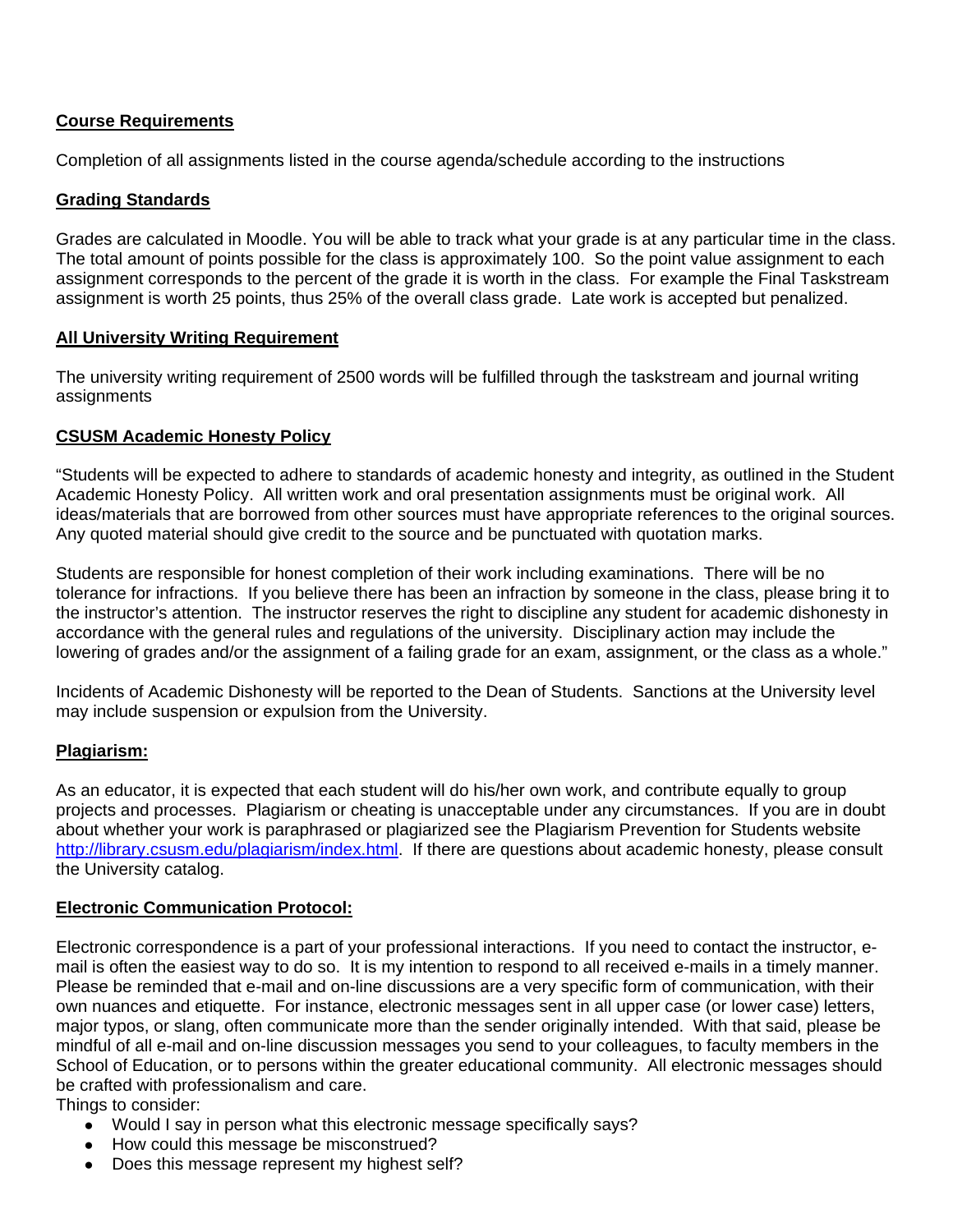• Am I sending this electronic message to avoid a face-to-face conversation?

In addition, if there is ever a concern with an electronic message sent to you, please talk with the author in person in order to correct any confusion.

### **Assignments and Assessment**

In order to successfully complete this course, the assignments must be completed at an acceptable level noted on assignment requirements and project rubrics. In addition to the assignments described below, performance assessment on the teacher candidate's ability to perform tasks using the software will be assessed. Because the content of this course contributes to passage of multiple TPEs, successful completion is imperative. Failure to successfully complete this course will prohibit a teacher candidate from continuing in the program beyond the first semester. The percentage of weight of each assignment is noted next to the description of the topic below.

| Assignment               | Description                                                                        | Points         |
|--------------------------|------------------------------------------------------------------------------------|----------------|
|                          | Note: All assignments must be submitted to receive a passing grade.                |                |
| Attendance and           | Teacher candidates are expected to have a positive disposition toward teaching     | $\overline{7}$ |
| Participation            | and learning. They should help each other and create a positive classroom          |                |
|                          | environment for everyone. This means having a positive attitude in class, being    |                |
|                          | on time and actively engaged in discussions and activities both in class and       |                |
|                          | online.                                                                            |                |
| Discussion               | The purpose of this assignment is for students to introduce themselves, to         | 3              |
| Introduction             | demonstrate the ability to contribute to online discussion boards, and to apply    |                |
|                          | Netiquette in the process.                                                         |                |
| $ISTE -$                 | Proof that the students have signed up for the class requirements                  | 2              |
| Taskstream sign          |                                                                                    |                |
| up                       |                                                                                    |                |
| <b>Pre Edtech</b>        | Students compare growth on proficiencies for CA teachers.                          | $\overline{2}$ |
| Survery                  |                                                                                    |                |
| Copyright                | The purpose of this assignment is to become familiar with software copyright       | $\overline{3}$ |
|                          | laws. Students will share their learning after becoming knowledgeable about        |                |
|                          | various issues related to ISTE NETS for Teachers, Standard VI. throughout the      |                |
|                          | course and are submitted near the end of the course for credit.                    |                |
| <b>File Organization</b> | This project involves the review of educational software. The purpose of the       | $\overline{2}$ |
| image                    | project is to demonstrate understanding of the software in terms of student        |                |
|                          | academic content standards and reflecting on the user interface and                |                |
|                          | characteristics of the software for educational purposes.                          |                |
| Google Bookmark          | Through use of a web-based resource/tool, students will organize and manage        | $\overline{4}$ |
| - Internet               | online resources for projects and share with others. This tool will allow students |                |
| Assignment               | to continue to organize and share resources throughout SOE program                 |                |
|                          | experiences. The assignment requires evaluation and review of educational web      |                |
|                          | sites and reflection on classroom use.                                             |                |
| Classroom                | Through the use of Microsoft word students created a classroom newsletter          | $\overline{4}$ |
| Newsletter               | written to parents. The newsletter will include high level word processing skills, |                |
|                          | such as table layout, bullet formatting and graphic alignment.                     |                |
| <b>Statement of Your</b> | The purpose of this assignment is to learn how to scan and to upload a file        | $\overline{2}$ |
| Own Work                 | stating that all the work in their portfolio is their own work.                    |                |
| Making the Grade         | Students use an electronic grading program to create a professional looking        | 3              |
|                          | report on an individual student.                                                   |                |
| Spreadsheet              | Students use a spreadsheet in a variety of ways to organize and present            | $\overline{4}$ |
|                          | information. Students reflect on educationally appropriate uses of a spreadsheet   |                |
|                          | tool and differentiate between various tools for organizing information.           |                |